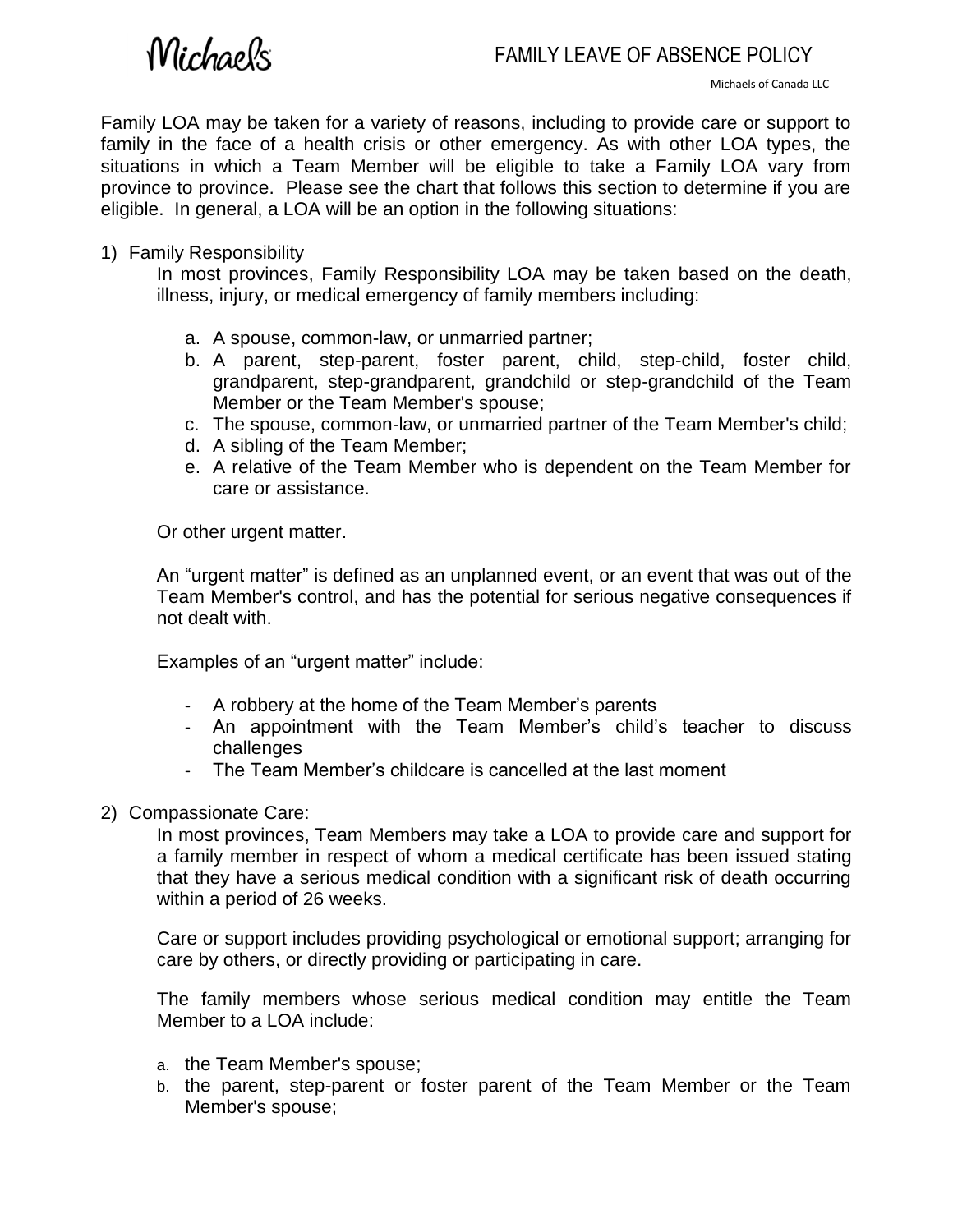- c. a child, step-child or foster child of the Team Member or the Team Member's spouse;
- d. a sibling (including step-siblings, siblings in-law, and step in-laws) of the Team Member;
- e. a grandparent or step-grandparent of the Team Member or of the Team Member's spouse;
- f. a grandchild or step-grandchild of the Team Member or of the Team Member's spouse;
- g. a son-in-law or daughter-in-law of the Team Member or of the Team Member's spouse;
- h. an uncle or aunt of the Team Member or of the Team Member's spouse;
- i. a nephew or niece of the Team Member or of the Team Member's spouse;
- j. the spouse of the Team Member's grandchild, uncle, aunt, nephew or niece; or
- k. a person who considers the Team Member to be like a family member.

The specified family members do not have to live in the province of employment in order for the Team Member to be eligible for family medical leave.

If this LOA is shared between two or more Team Members, the leave may be shared between them. In this case, the total length of LOA taken by all Team Members in respect of the same family member will be the same as if one Team Member took the full LOA.

3) Family Caregiver

Depending on the province, a LOA may also be available that allows a Team Member to take unpaid time away from work to provide care and support for certain types of family members who have a serious medical condition, but does not have a significant risk of death within a period of 26 weeks.

The maximum length of a Family Caregiver LOA is 8 weeks (27 in Alberta, 28 in Ontario) and the LOA needn't be taken all at once.

4) Critically Ill Childcare (In Ontario this is Critically Ill Family Member and the leave is not limited to providing care or support for a child)

In provinces that have a LOA for critically ill child care, this LOA is an unpaid, jobprotected leave of absence. The duration and eligibility requirements will depend on the province, but as an example, Ontario's Critically Ill Child Care LOA is a maximum of up to 37 weeks within a 52-week period. Alberta provides 36 weeks for this purpose.

Where it exists, this LOA may be taken to provide care or support to a critically ill child when a qualified health practitioner has issued a medical certificate stating:

- a. that the child is a critically ill child who requires the care or support of one or more parents, and
- b. sets out the period during which the child requires the care or support.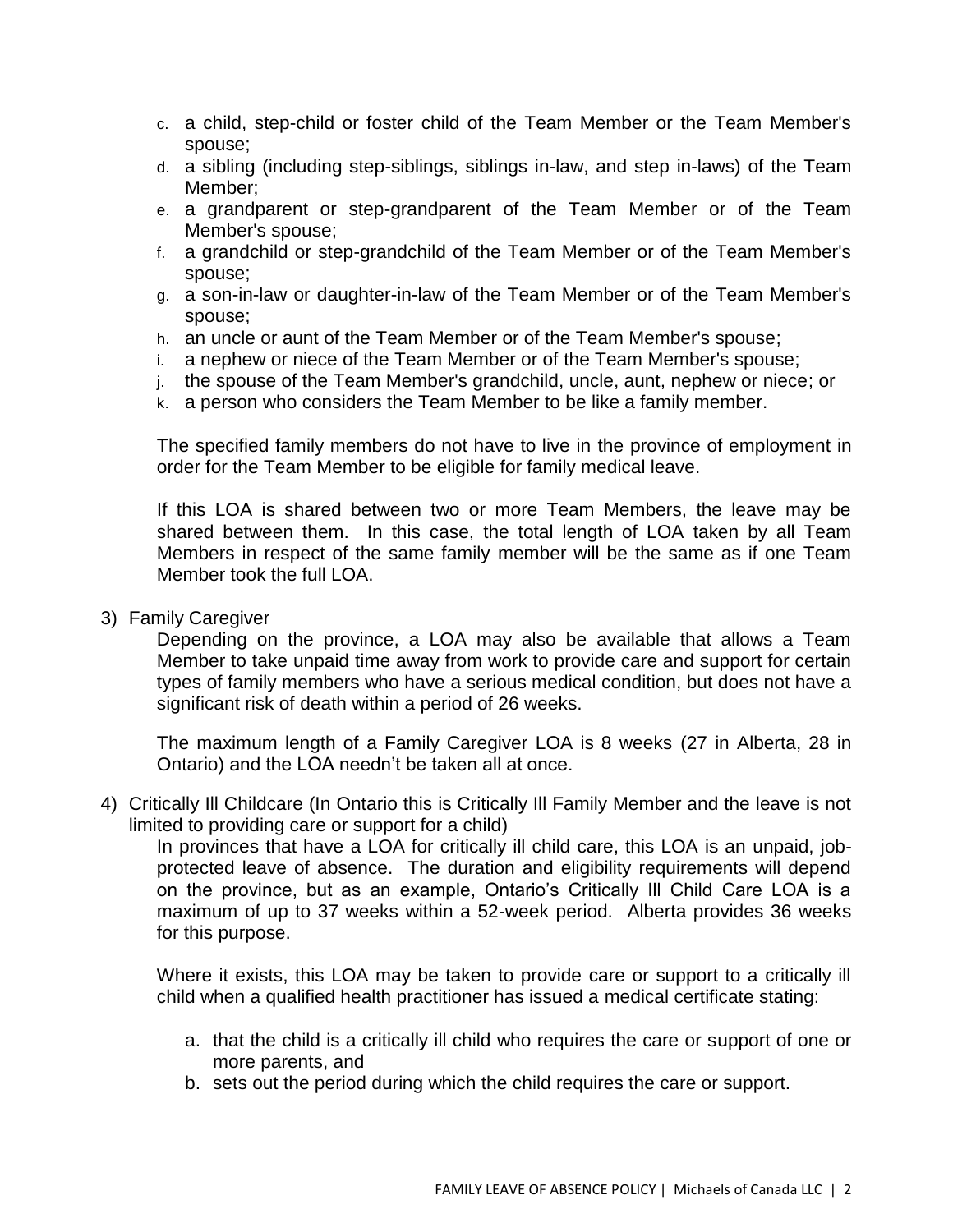A "child" means a child, step-child, foster child or child who is under legal guardianship, and who is under 18 years old.

"Critically ill" means that the child's health has changed significantly and whose life is at risk. Depending on the province, this may or may not include chronic conditions.

In order to demonstrate entitlement, Family LOA based on Critically Ill Child Care requires the provision of a medical certificate with the information required in that province. The Team Member must also provide a written plan, detailing the time that they intend to be away.

In general, a medical certificate to demonstrate the need for a Critically Ill Child Care LOA must name the child, state that the child is critically ill or has been critically injured, state that the child requires the care or support of at least one parent, and set out the period during which the child requires the care or support. Please note that there is usually no requirement that the certificate describe the nature of the illness or injury the child has; it need only state that the child is critically ill or critically injured.

If the period of time noted in the medical certificate is less than the provincial maximum, the Team Member is entitled to that amount of time away from work. If the period of time is greater than the provincial maximum, the Team Member may be entitled to an extension or "additional" leave. Please refer to the Chart for details.

A Team Member must provide a medical certificate in support of their Application as soon as they can. They needn't have the medical certificate in advance of the start of a leave, but if the LOA is based on illness, injury, or medical emergency, one must be obtained as soon as possible, as the Team Member isn't entitled to the LOA without it. Without an approved LOA, a Team Member may be disciplined for being absent to provide care.

A Team Member is only entitled to be on leave when they are providing care or support to the critically ill child. If this duration is longer or shorter than anticipated, a Team Member may be able to change the length or timing of the LOA by providing sufficient notice and medical documentation.

The rules that apply to the timing of Critically Ill Child Care are complicated. Please refer to the chart for the rules that are applicable in your province of residence. For example, it may be the case that there is more than one child who is critically ill due to the same event. In these cases, the Team Member may only be entitled to the same length of leave as if there was only one ill child. If more than one parent is a Team Member, they may be required to split the LOA so that the total time taken does not exceed the provincial maximum.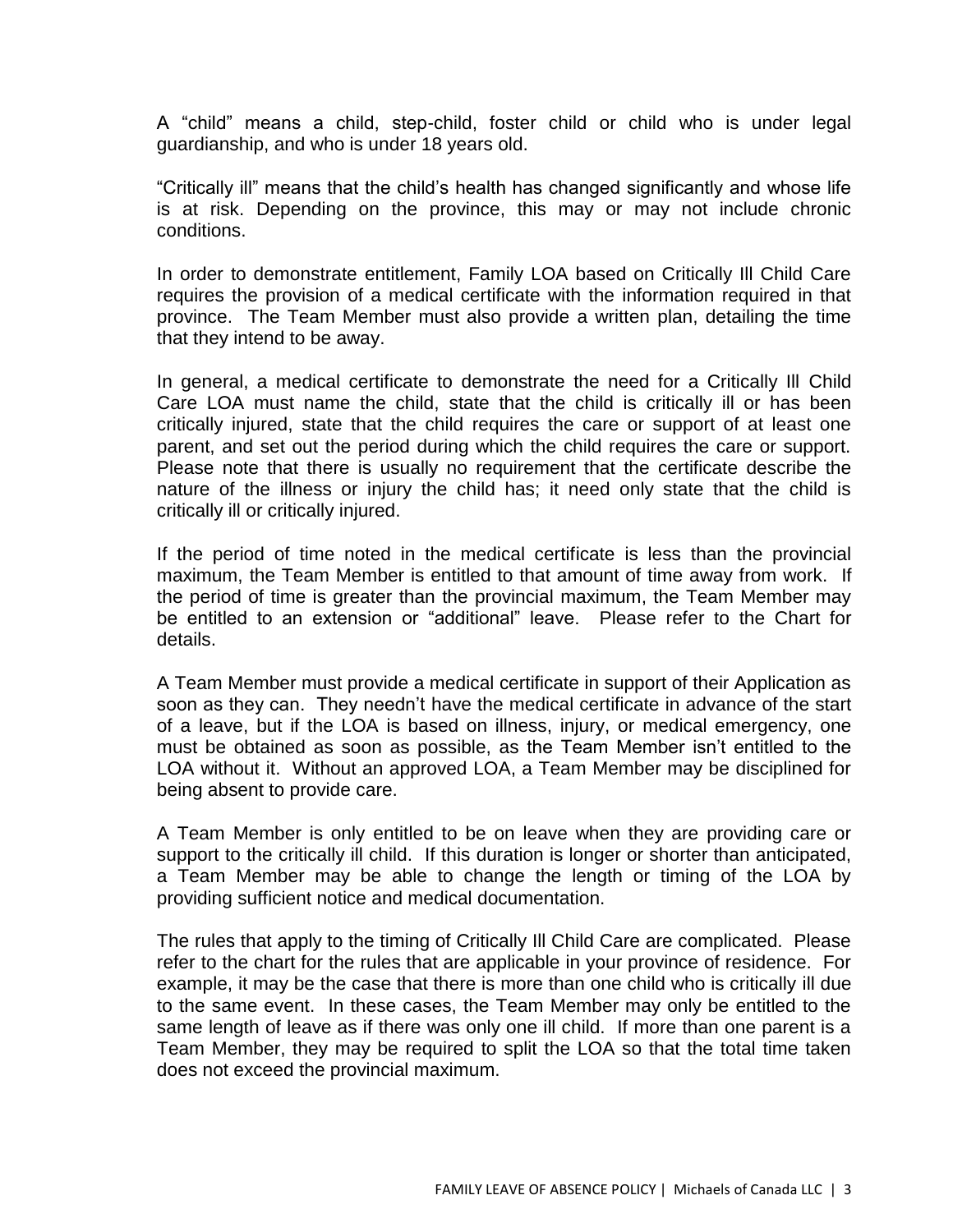Additionally, if the child dies while an employee is on a critically ill child care leave, the employee's entitlement to be on Family LOA by reason of Critically Ill Child Care may end at the end of the week (which is defined as being a Saturday) in which the child dies. If more than one child of the employee is critically ill as a result of the same event and the other child (or children) is still critically ill, the LOA will continue until the last ill child has died. At this time they may transition to another type of LOA – please refer to the Chart for details.

The Team Member may not lose their eligibility for this LOA if the child in question turns 18 during the leave.